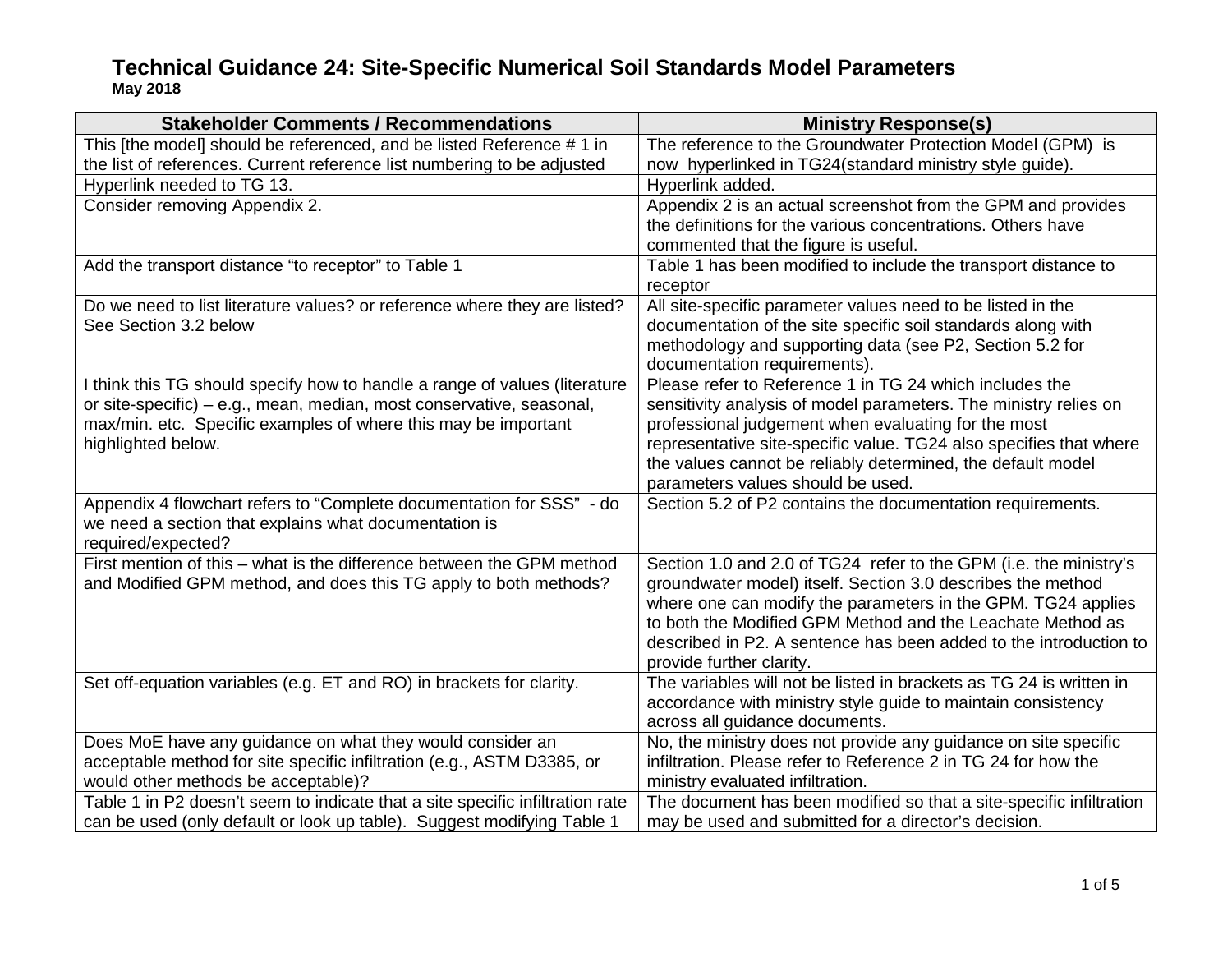| <b>Stakeholder Comments / Recommendations</b>                                                     | <b>Ministry Response(s)</b>                                                                                                                                                              |
|---------------------------------------------------------------------------------------------------|------------------------------------------------------------------------------------------------------------------------------------------------------------------------------------------|
| in P2 to indicate that a site specific infiltration rate can be used with<br>Director's approval. |                                                                                                                                                                                          |
| You would normally find a range of values, sometimes pretty big for                               | Literature values are only allowed for porosity parameters, which                                                                                                                        |
| sourced literature values. Would any value that is the most beneficial                            | are not very sensitive model parameters. Thus, as long as the                                                                                                                            |
| for the site be accepted if it is obtained from a published source?                               | referenced value falls within the acceptable range, then a<br>published sourced literature value is considered acceptable.                                                               |
| PCP should be defined - I assume this is for pentachlorophenol-                                   | Added in pentachlorophenol to add clarity.                                                                                                                                               |
| confusing because PCP is not a hydrogeological parameter.                                         |                                                                                                                                                                                          |
| Was not available for reference. Hyperlink? Is this a new Protocol?                               | Hyperlink added to document. Protocol 28 is a new protocol,<br>which describes the derivation method applied in standards<br>update, including the matrix soil to groundwater standards. |
| Use min, max or average depth to water table? What about in case of                               | Please refer to Reference 1, which includes the sensitivity                                                                                                                              |
| tidally influenced areas - need to use smallest D? Should provide                                 | analysis. The ministry relies on professional judgement when                                                                                                                             |
| some guidance on how to evaluate an acceptable value for this                                     | evaluating for the most representative site-specific value.                                                                                                                              |
| sensitive parameter.                                                                              |                                                                                                                                                                                          |
| Change the depth to water table abbreviation from d to D.                                         | To be consistent with P28, d is the symbol for depth to water<br>table. Both TG24 and P2 have been checked for consistency.                                                              |
| Protocol 16 link needs to be re-formatted.                                                        | Sentence has been shortened and link reformatted                                                                                                                                         |
| No standards for EPH and VH for defining petroleum hydrocarbon                                    | Correct. VHs and EPHs are used as surrogates as described in                                                                                                                             |
| source? LEPHs and HEPHs (with EPH10-19 and EPH19-32 used in                                       | Reference 3.                                                                                                                                                                             |
| accordance with Directors guidance on equivalency of extractable                                  |                                                                                                                                                                                          |
| petroleum hydrocarbon (EPH))                                                                      |                                                                                                                                                                                          |
| Removal of "in addition to a petroleum hydrocarbon source".                                       | The ministry kept this sentence for clarity.                                                                                                                                             |
| Why couldn't the inorganic source definition be iterative? i.e., first step                       | Section 3.3 of TG24 and Section 5.1.1 of P2 has added language                                                                                                                           |
| source definition using default, derive a first iteration SSS using that                          | to include the possibility of iteration.                                                                                                                                                 |
| (modifying other parameters, e.g., infiltration), then use the first iteration                    |                                                                                                                                                                                          |
| SSS to redefine the source area to re-derive the SSS? One of the                                  |                                                                                                                                                                                          |
| problems with the current model/approach is achieving delineation in                              |                                                                                                                                                                                          |
| the first place, or parameters with relatively low standards. A desirable                         |                                                                                                                                                                                          |
| benefit of using the model would be to allow modification of the soil                             |                                                                                                                                                                                          |
| standard used to define the area of contamination. This is most                                   |                                                                                                                                                                                          |
| relevant at sites with relatively large depth to groundwater, and/or where                        |                                                                                                                                                                                          |
| numeric standards are very low (e.g., benzene) and/or nearing                                     |                                                                                                                                                                                          |
| background conditions and/or for some parameters where you don't                                  |                                                                                                                                                                                          |
| necessarily want to be drilling directly in the source area (e.g., VOC). At                       |                                                                                                                                                                                          |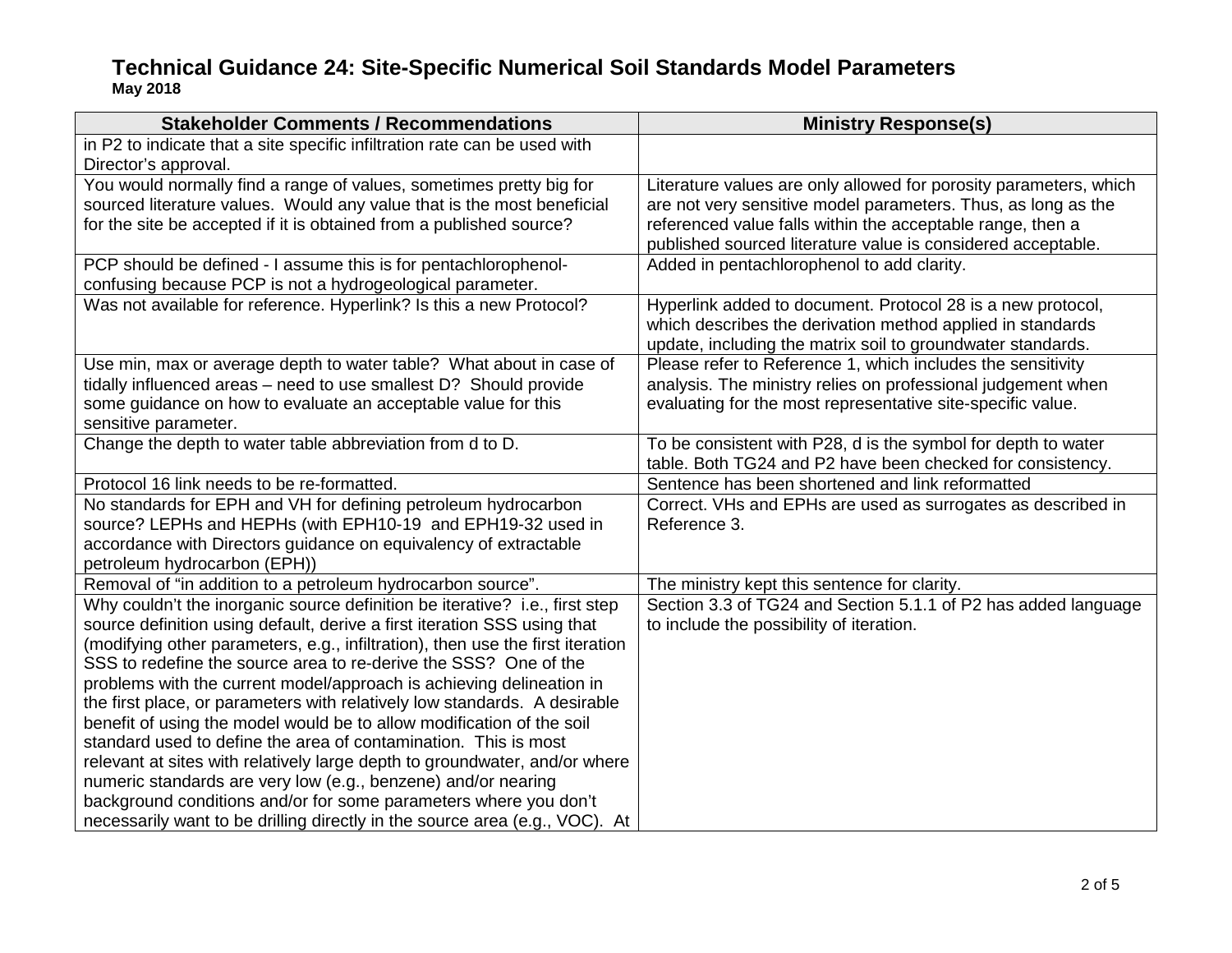| <b>Stakeholder Comments / Recommendations</b>                                                                                                                                                                 | <b>Ministry Response(s)</b>                                                                                                                                                                                                                                                                                                                                                                                      |
|---------------------------------------------------------------------------------------------------------------------------------------------------------------------------------------------------------------|------------------------------------------------------------------------------------------------------------------------------------------------------------------------------------------------------------------------------------------------------------------------------------------------------------------------------------------------------------------------------------------------------------------|
| least provide opportunity for iterative approach on sites where there is                                                                                                                                      |                                                                                                                                                                                                                                                                                                                                                                                                                  |
| no or little gw plume observed.                                                                                                                                                                               |                                                                                                                                                                                                                                                                                                                                                                                                                  |
| How are other COCs based? Delineated to extent of Schedule 3.1                                                                                                                                                | Yes, source dimensions are delineated to the numerical                                                                                                                                                                                                                                                                                                                                                           |
| generic numerical exceedances I presume.                                                                                                                                                                      | standards.                                                                                                                                                                                                                                                                                                                                                                                                       |
| What would these be - suggest specifying?<br>Cyanide<br><b>DIPA</b><br>Ethylene glycol<br>Methanol<br>Nonyphenol/nonyphenol ethoxylates<br><b>PFOS</b>                                                        | The ministry prefers to not specify substances in these categories,<br>similar to not specifying specific PHCs and metals. Keeping the<br>categories broad provides flexibility if the ministry adds new matrix<br>standards                                                                                                                                                                                     |
|                                                                                                                                                                                                               |                                                                                                                                                                                                                                                                                                                                                                                                                  |
| Phenol                                                                                                                                                                                                        |                                                                                                                                                                                                                                                                                                                                                                                                                  |
| Sulfolane?                                                                                                                                                                                                    |                                                                                                                                                                                                                                                                                                                                                                                                                  |
| "Alternative, scientifically defensible values be available for modifying<br>these parameters, an application for a director's approval". This<br>wording is different in P2 or actually doesn't exist in P2. | Both documents have been modified to provide clarity and<br>consistency.                                                                                                                                                                                                                                                                                                                                         |
| Why not allow modification of the number of days frozen (e.g., data<br>collected on a site-specific basis?)                                                                                                   | Given that a site-specific annual days frozen is often difficult to<br>determine given variables such as climate and ground<br>temperature, using the default is an easier method and provides<br>more relief (less biodegradation when days frozen $> 0$ days). The<br>number of days frozen must be modified when altering the<br>biodegradation half-life and must be submitted for a director's<br>decision. |
| Consider adding all Protocol, TG references - or change title to say<br>Non-Government References or Discussion papers                                                                                        | A hyperlink is provided in the text referencing any ministry<br>documents. The reference section at the end provides<br>bibliographic information on supporting documentation used by<br>the ministry. This style is consistent with other technical guidance<br>documents.                                                                                                                                      |
| Use same referencing method as other Protocols                                                                                                                                                                | A hyperlink is provided in the text referencing any ministry<br>documents. The reference section at the end provides<br>bibliographic information on supporting documentation used by<br>the ministry. This style is consistent with other technical guidance<br>documents.                                                                                                                                      |
| $Z$ = source thickness - Should be "depth" as per Table 1, Appendix 3                                                                                                                                         | Changed to source depth                                                                                                                                                                                                                                                                                                                                                                                          |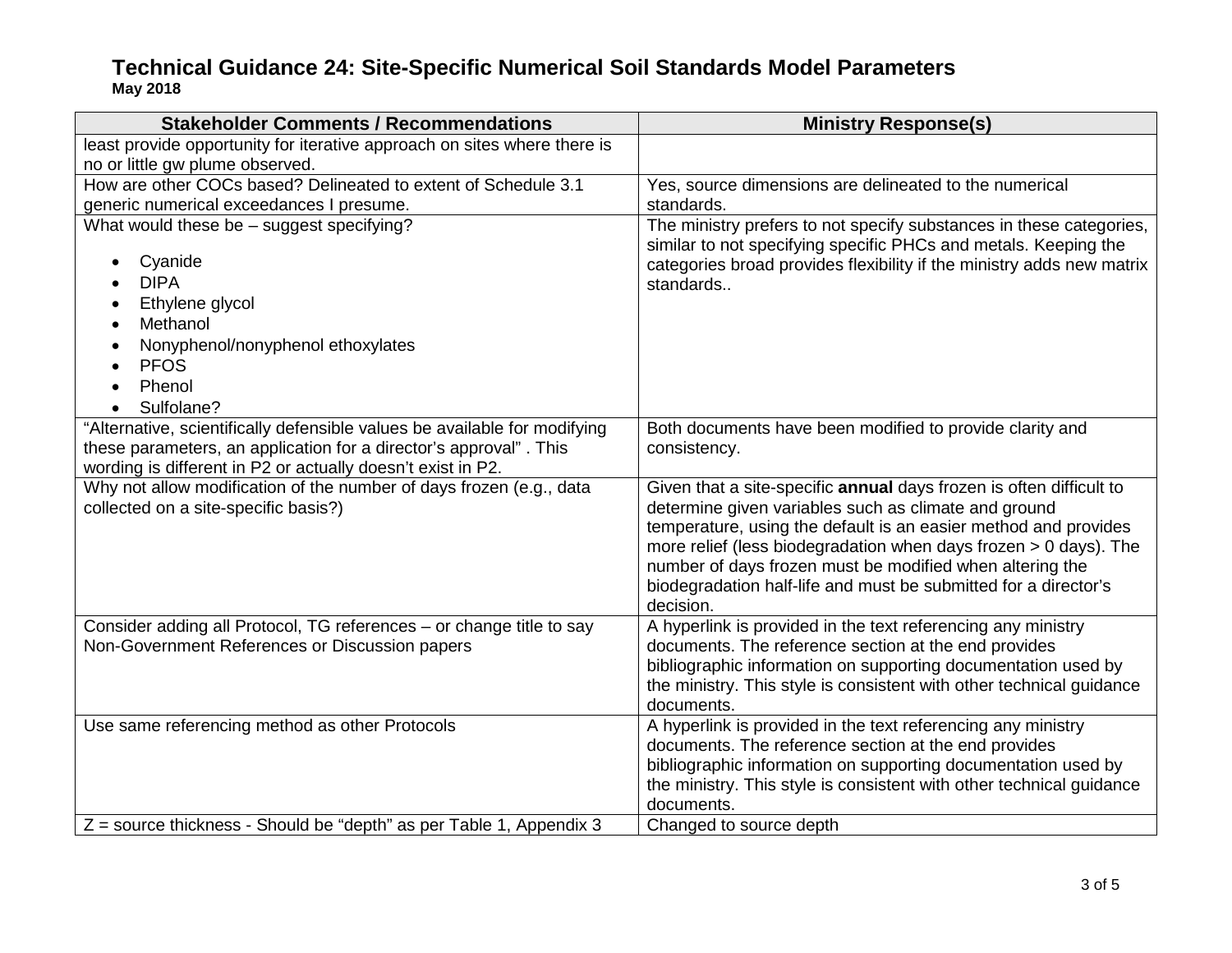| <b>Stakeholder Comments / Recommendations</b>                                                                                     | <b>Ministry Response(s)</b>                                                                                                         |
|-----------------------------------------------------------------------------------------------------------------------------------|-------------------------------------------------------------------------------------------------------------------------------------|
| and Protocol                                                                                                                      |                                                                                                                                     |
| Formatting and spelling errors in Appendix 2 need to be addressed;<br>caused by conversion from PDF                               | Appendix 2 was reviewed for errors.                                                                                                 |
| Consider removing Appendix 2 -not helpful and it distracts from the TG                                                            | Appendix 2 is an actual screenshot from the GPM and provides                                                                        |
| objective – maybe there is a better schematic that could be used here.                                                            | the definitions for the various concentrations. Others have<br>commented that the figure is useful.                                 |
| Appendix 3- How to measure model parameters should be defined<br>elsewhere Eg.:                                                   | Please refer to the TG 24 where each parameter is defined. The<br>ministry relies on professional judgement when evaluating for the |
| lab method for foc (is laboratory TOC okay? measured outside the<br>source zone? average? minimum?)                               | most representative site-specific value.                                                                                            |
| average groundwater or soil pH, in the source area or at the d/g<br>property line or something else?                              |                                                                                                                                     |
| how to handles ranges in literature for porosity?                                                                                 |                                                                                                                                     |
| Does the reference to (organic) mean that the model is only applicable                                                            | Footnotes have been added to provide more clarity.                                                                                  |
| to concentrations of organic compounds? Suggest adding a notes                                                                    |                                                                                                                                     |
| section below to clarify the difference. For the PCP as well.                                                                     |                                                                                                                                     |
| Appendix 3 parameter set, should be "Category" as per Page 1, 2 <sup>nd</sup><br>column first paragraph                           | Changed to Category.                                                                                                                |
| Should be "Defined Parameter"                                                                                                     | <b>Changed to Parameter</b>                                                                                                         |
| Protocol 2, Table 2 column heading for this list is "Parameter" suggest<br>modifying to match Protocol 2 or to "Parameter Symbol" | <b>Changed to Parameter</b>                                                                                                         |
| Depth to water table, Aquifer thickness - These two definitions differ<br>from Protocol 2, Table 2                                | To consistent with P28, d is the symbol for depth to water table.<br>Both documents have been modified to be consistent.            |
| TG24 Table 1 says "Biodegradation rate" is the parameter while                                                                    | Changed to half-life in both documents                                                                                              |
| Appendix 3 says Half-life, determine most appropriate term, & use the                                                             |                                                                                                                                     |
| same term for consistency throughout                                                                                              |                                                                                                                                     |
| Table needs to be properly formatted; many conversion errors from<br><b>PDF</b>                                                   | Appendix 3 was reviewed for errors.                                                                                                 |
| Add "Example of""Approach"                                                                                                        | Changed as suggested.                                                                                                               |
| Probably best to make this very generic and just say determine                                                                    | There are different requirements for determining "distance to                                                                       |
| applicable distance to receptor for SSS.                                                                                          | receptor" for different water uses, so a generic box does not                                                                       |
|                                                                                                                                   | provide enough guidance.                                                                                                            |